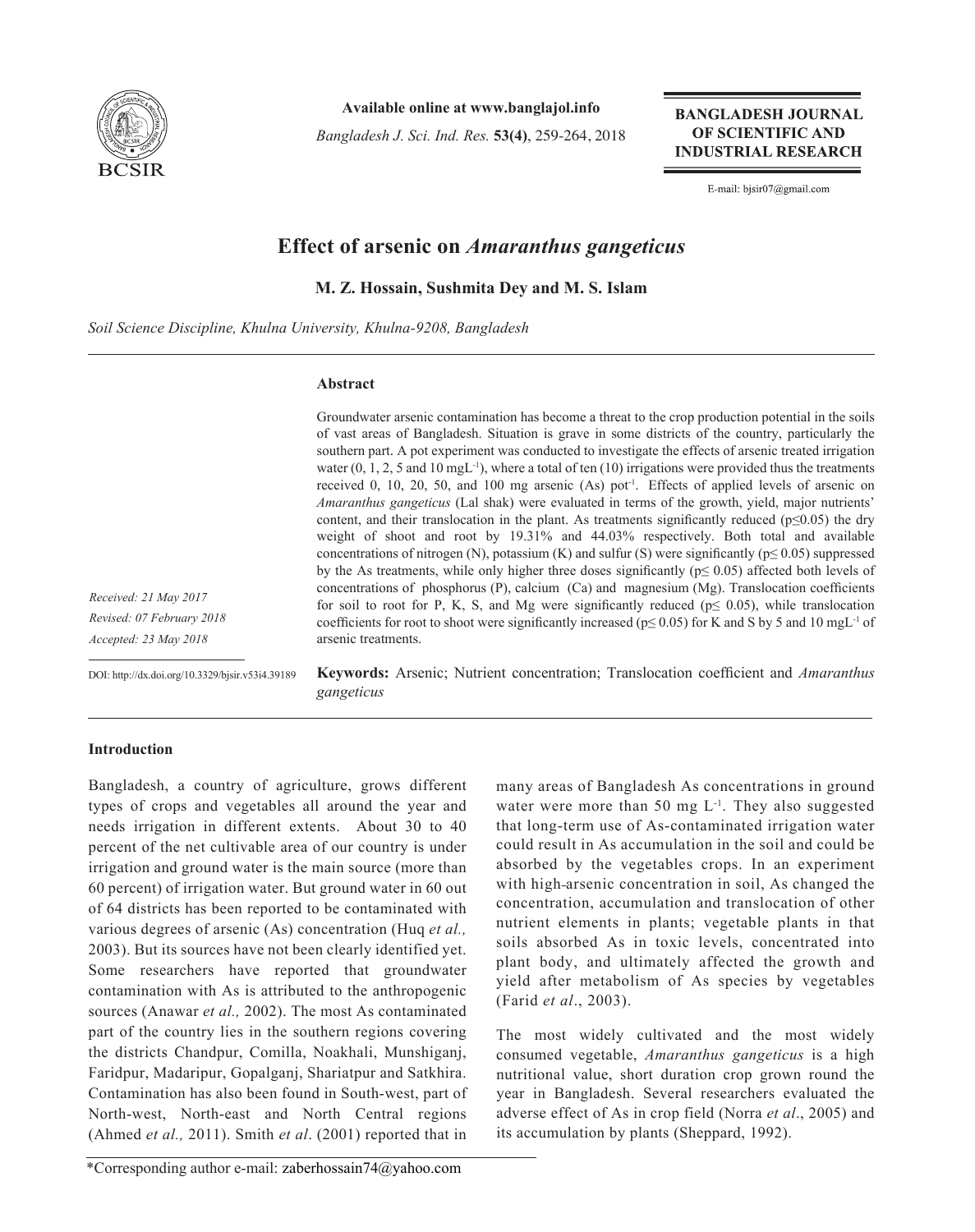Most of the vegetable growers in Bagerhat district grow *Amaranthus gangeticus* and all the people consume this more than any other leafy vegetables (BCAS, 2013). The author, under the scope of no such research conducted in the soils of this area, intends to investigate the extent of harm it can cause to the growth, yield of this vegetable and its subsequent effects on the concentration, accumulation and translocation of other nutrients as well.

#### **Materials and methods**

Soil samples were collected from areas of intensive vegetable cultivation under Bagerhat district  $(23°12''$  N and  $89°15''$  E). *Amaranthus gangeticus* plants were grown in earthen pots in the field laboratory for 6 weeks ( $4<sup>th</sup>$  February to  $17<sup>th</sup>$  March, 2013) and irrigated with water containing five different levels of arsenic: 0, 1, 2, 5 and 10 mgL<sup>-1</sup> (T0, T1, T2, T3 and T4, respectively). A total of ten (10) irrigations were provided thus the treatments received 0, 10, 20, 50, and 100 mg arsenic pot<sup>-1</sup>, respectively. All the treatments were replicated three times. Nitrogen, phosphorus, sulfur and zinc were applied at recommended doses (BARC, 1997). The pots were arranged in completely randomized design. Soil pH was determined electrochemically at 1:2.5 soil:water ratio by using a glass electrode pH meter as described by Jackson (1973). Electrical conductivity (EC) of the soil was measured at a soil: water ratio of 1:5 by EC meter (USSLS, 1954). Available Na<sup>+</sup>, K<sup>+</sup>,  $Ca^{2+}$ , and  $Mg^{2+}$  of soil samples were extracted with 1N NH<sub>4</sub>OAc solution (pH=7.0) as described by Piper (1950) and Jackson (1962). Na<sup>+</sup> and  $K^+$  were determined with the help of a flame photometer and  $Ca^{2+}$  and  $Mg^{2+}$  were determined by EDTA titration method. The properties of soil before application of treatments are presented in the Table I.

| <b>Table I: Characteristics of soil</b> |
|-----------------------------------------|
|-----------------------------------------|

| Properties of soil                          | Analysis        |
|---------------------------------------------|-----------------|
| pH                                          | 7.93            |
| EС                                          | 1.96            |
| $CEC$ (cmol <sub>c</sub> kg <sup>-1</sup> ) | 20.25           |
| Texture                                     | Silty Clay Loam |
| Organic carbon $(\%)$                       | 0.68            |
| Moisture $(\% )$                            | 4.70            |
| Available N $(mgkg^{-1})$                   | 104.50          |
| Available $P$ (mgkg <sup>-1</sup> )         | 29.65           |
| Available K $(mgkg^{-1})$                   | 27.48           |
| Available S $(mgkg^{-1})$                   | 10.39           |
| Available Ca $(mgkg^{-1})$                  | 290.00          |
| Available Mg $(mgkg^{-1})$                  | 40.00           |

Agronomic parameters and nutrient content of the plant were determined by recommended methods. Translocation of nutrients from soil to root was measured by which is given below:

$$
TF_{root} = \frac{C_{root}}{C_{soil}}
$$

Translocation of nutrients from root to shoot was measured by which is given below:

$$
TF_{shoot} = \frac{C_{shoot}}{C_{root}}
$$

Where,  $C_{\text{sol}$ ,  $C_{\text{shoot}}$  and  $C_{\text{root}}$  are nutrients concentration in the soil (mg kg<sup>-1</sup>), shoot (mg kg<sup>-1</sup>) and root of plant (mg kg<sup>-1</sup>), respectively. *TF*>1 represent that translocation of nutrients effectively was made to the root from soil and to the shoot from root (Fayiga and Ma, 2006). The level of significance of the different treatment means were calculated by Duncan's new multiple range test (DMRT) and least significant difference (LSD) techniques (Zaman *et al*., 1982).

#### **Results and discussion**

#### *Effects of arsenic on yield and yield components*

Effects of different levels of As on yield and yield parameters are summarized in Table II. The result showed that with increasing arsenic concentration in irrigation water the number of plants per pot (15), shoot length (18.14 cm), stem circumference (1.68 cm) and number of leaves per plant (8.15) decreased significantly (p≤ 0.05*)* from the control. Maximum reduction in fresh matter (26.85gm) and dry matter yield (3.05gm) was found at the highest arsenic treatment (T4) which reduced the fresh and dry mater yield by 19.48% and 19.31% respectively and biological yield by 19.42% over control. At T4 treatment fresh matter productions of root decreased by 47.32% while the dry matter decreased by 44.03%. The dry matter production of root at T3 did not show any significant change with T4. This confirms that root was affected first than shoot due to arsenic contamination. Reduction in growth and yield parameters was due to the uptake and accumulation of arsenic in plant.

Choudhury *et al*. (2008) found similar results in which they observed a decrease in the growth and yield parameters of red amaranth due to arsenic toxicity.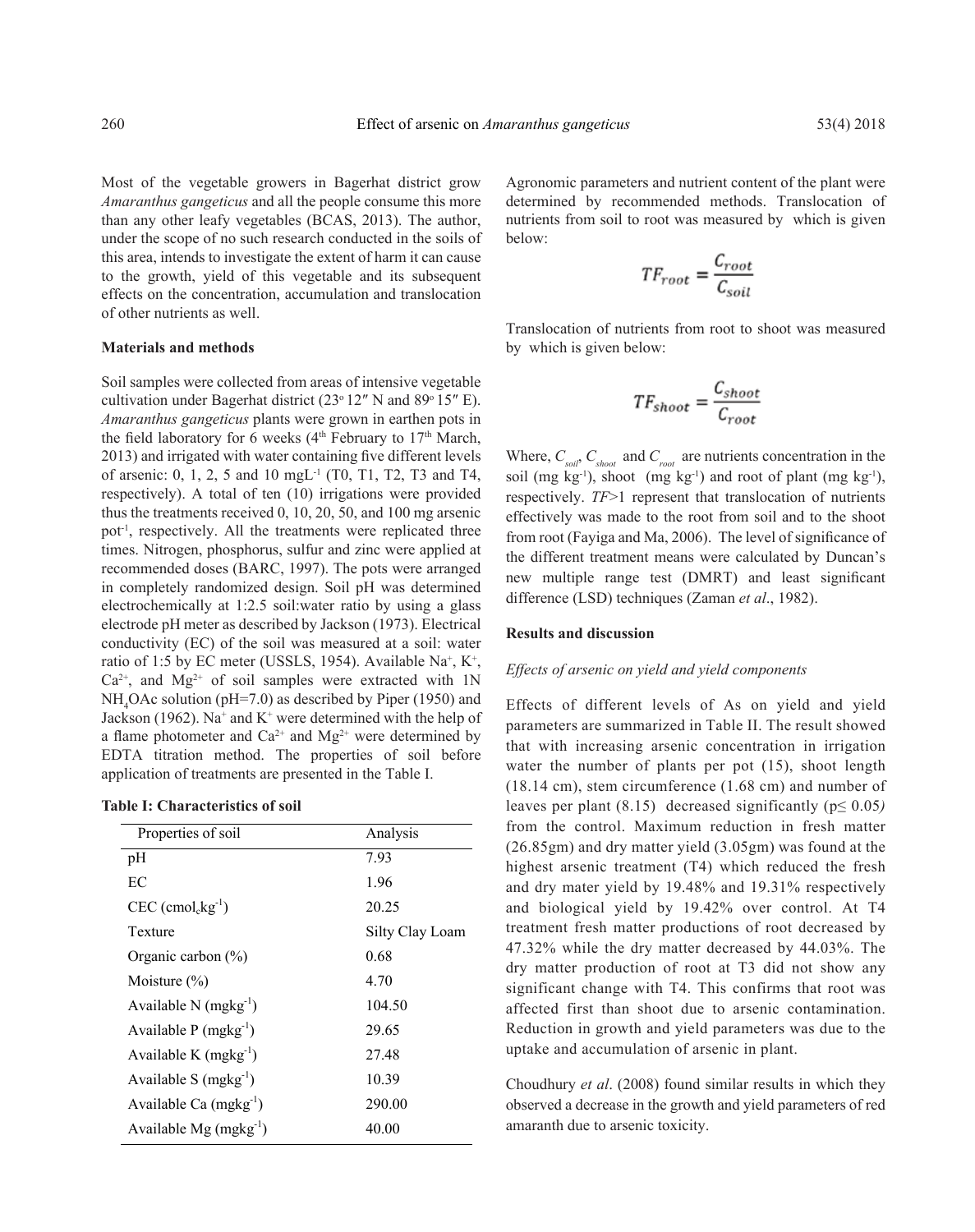| Treatment      | No of<br>Plants<br>per pot | <b>Shoot</b><br>length<br>(cm) | <b>Stem</b><br>circumf<br>erence<br>(cm) | No of<br>leaves<br>per<br>plant | Shoot<br>fresh<br>matter<br>(gm) | <b>Shoot</b><br>dry<br>matter<br>(gm) | Root<br>fresh<br>matter<br>(gm) | Root dry<br>matter<br>(gm) | Yield<br>decrease<br>over<br>control $(\% )$ |
|----------------|----------------------------|--------------------------------|------------------------------------------|---------------------------------|----------------------------------|---------------------------------------|---------------------------------|----------------------------|----------------------------------------------|
| T <sub>0</sub> | 20a                        | 19.53a                         | 1.79a                                    | 8.83 a                          | 33.32 a                          | 3.78a                                 | 8.98a                           | 1.34a                      | 0.00                                         |
| T1             | 20a                        | 19.17 ab                       | 1.78 <sub>b</sub>                        | 8.75 a                          | 32.37 b                          | 3.68 <sub>b</sub>                     | 9.38b                           | 1.12 <sub>b</sub>          | 2.85                                         |
| T <sub>2</sub> | 19.3a                      | 18.93 b                        | 1.78 <sub>b</sub>                        | 8.57 b                          | 31.33c                           | 3.56c                                 | 6.35c                           | 1.08 <sub>b</sub>          | 5.97                                         |
| T <sub>3</sub> | 17.7 <sub>b</sub>          | 18.83 b                        | 1.75c                                    | 8.53 <sub>b</sub>               | 30.07 d                          | 3.41d                                 | 4.30d                           | 0.75c                      | 9.75                                         |
| T <sub>4</sub> | 15c                        | 18.14c                         | 1.68d                                    | 8.15 c                          | 26.85 e                          | 3.05 e                                | 4.73e                           | 0.75c                      | 19.42                                        |
| $SE(\pm)$      | 0.47                       | 0.23                           | 0.002                                    | 0.048                           | 0.37                             | 0.04                                  | 0.18                            | 0.09                       | $\overline{\phantom{a}}$                     |
| CV(%)          | 3.14                       | 1.49                           | 0.16                                     | 0.67                            | 1.46                             | 1.48                                  | 3.20                            | 11.24                      | $\overline{\phantom{a}}$                     |

**Table II. Yield components of** *Amaranthus gangeticus* **and changes of yield due to treatment**

Means followed by different letter/s in each column are significantly different (p≤ 0.05) according to DMRT (SE= Standard error and CV= Coefficient of variance)

# *Effects of arsenic on nutrient concentrations in shoot and root*

Effects of different levels of arsenic on nutrient concentrations in shoot and root summarized in Table III. The concentration of nitrogen showed a significant ( $p \leq 0.05$ ) decrease with the increase in arsenic concentration for both root and shoot where the lowest nitrogen concentration was found at the highest arsenic treatment. The activities of nitrate reductase and nitrite reductase enzymes may be

affected by arsenic toxicity which results in the lowering of nitrogen concentrations in both root and shoot. Ghosh *et al.*(2013) found severely reduced nitrate and nitrite contents in both shoot and root of wheat seedlings due to arsenic toxicity. Phosphorus concentration ranged from 5.92 to 12.18 mgg-1 in shoot and 4.17 to 10.37 mgg-1 in root (Table III) The concentration in shoot showed a decreasing trend with increasing As treatment but a significant ( $p \leq 0.05$ ) decrease was found at T3 and T4 while, in root the concentration was significantly reduced from the control. In both cases highest level of arsenic treatment (T4) gives the lowest concentration

# **Table III. Nutrient contents in shoot and root**

| Arsenic        | $N (mgg^{-1})$ |              | $P$ ( mgg <sup>-1</sup> ) |              | $K(mgg^{-1})$ |                    | $S(mgg^{-1})$ |                    | $Ca (mgg^{-1})$ |              | $Mg$ (mgg <sup>-1</sup> ) |                   |
|----------------|----------------|--------------|---------------------------|--------------|---------------|--------------------|---------------|--------------------|-----------------|--------------|---------------------------|-------------------|
| Treatment      | Root           | <b>Shoot</b> | Root                      | <b>Shoot</b> | Root          | <b>Shoot</b>       | Root          | <b>Shoot</b>       | Root            | <b>Shoot</b> | Root                      | <b>Shoot</b>      |
| T <sub>0</sub> | 8.28a          | 8.45a        | 10.37a                    | 12.18a       | 39.84a        | 51.27a             | 16.54a        | 16.41a             | 14.17a          | 22.92a       | 9.50a                     | 12.25a            |
| T1             | 8.08b          | 8.06b        | 9.53 <sub>b</sub>         | 12.01a       | 37.72b        | 47.81b             | 15.04b        | 15.27 <sub>b</sub> | 12.50b          | 22.08a       | 9.00a                     | 8.50b             |
| T <sub>2</sub> | 7.89c          | 8.00b        | 8.01c                     | 11.33ab      | 34.53c        | 46.22 <sub>b</sub> | 11.34c        | 13.65c             | 11.25c          | 20.42b       | 8.25a                     | 7.25 <sub>b</sub> |
| T <sub>3</sub> | 7.75d          | 7.54c        | 6.37d                     | 9.19b        | 28.16d        | 39.84c             | 7.57d         | 9.68d              | 9.17d           | 17.92c       | 5.00b                     | 4.75c             |
| T4             | 7.09e          | 7.18d        | 4.17e                     | 5.92c        | 19.92e        | 34.00d             | 4.00e         | 7.22e              | 8.75d           | 14.58d       | 1.50c                     | 1.75d             |
| $SE(\pm)$      | 0.039          | 0.036        | 0.336                     | 1.01         | 0.87          | 1.15               | 0.54          | 0.36               | 0.37            | 0.745        | 0.59                      | 0.85              |
| C V $(\%)$     | 0.61           | 0.57         | 5.36                      | 12.28        | 3.34          | 3.22               | 6.03          | 3.50               | 4.09            | 4.66         | 10.89                     | 15.11             |

Means followed by different letter/s in each column are significantly different (p≤ 0.05) according to DMRT

(SE= Standard error and CV= Coefficient of variance)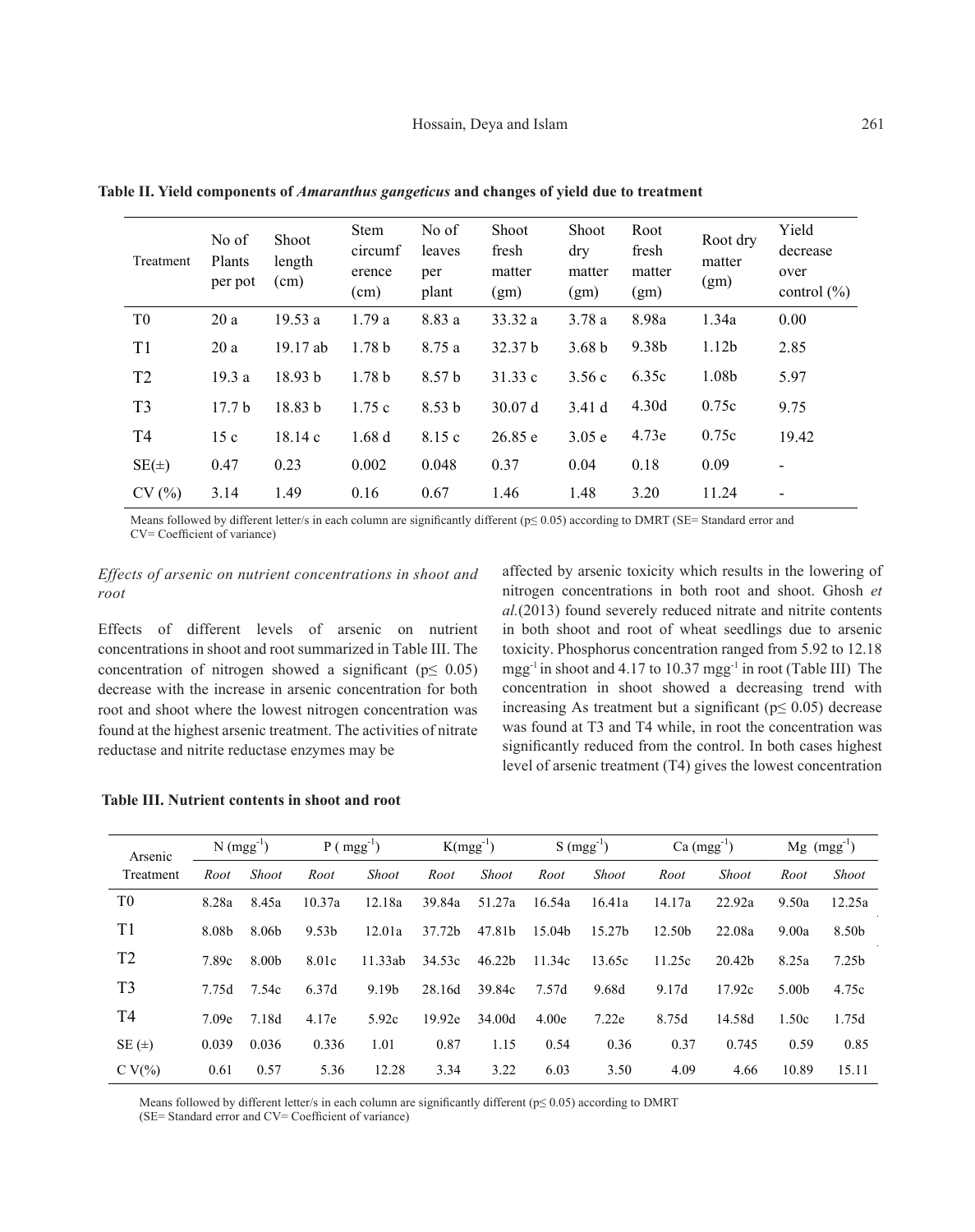of phosphorus. Competitive effect between arsenate  $(AsO<sup>3-</sup>)$ and phosphate  $(PO<sub>4</sub><sup>3</sup>)$  ion may suppress the phosphate uptake by the plant resulting in the reduced accumulation of phosphate in shoot and root. Chen *et al*. (2002) reported that arsenic compete with phosphate for uptake by plants and suppress the phosphate-arsenate uptake system resulting in a lower accumulation of phosphate. The effect of arsenic on potassium content is shown in Table III. The values of potassium significantly ( $p \le 0.05$ ) decreased both in shoot and root with increasing arsenic concentration except in T1 and T2. In both cases the highest content of potassium was found in T0  $(51.27 \text{ mgg}^{-1})$  in shoot and 39.84 mgg<sup>-1</sup> in root) and lowest content was found in T4 treatment  $(34.00 \text{ mgg}^{-1})$  in shoot and  $19.92$  mgg<sup>-1</sup> in root). The decrease in K content may be due to the potassium ion may form complexes with the anionic form of arsenic and thus decrease the availability of potassium into plants. Quanji *et al*. (2008) observed a significant decrease in potassium content due to arsenic treatment in both shoots and roots of wheat under hydroponic system. On the other hand, Roy *et al.* (2012) found greater concentration of potassium in shoot of green *Amaranthus* and red *Amaranthus* than root due to arsenic treatment. Sulfur concentration in both shoot and root showed significant ( $p\leq$ 0.05) differences among the treatments and it varied from 7.2 to  $16.41$  mgg<sup>-1</sup> in shoot and 4 to  $16.5$  mgg<sup>-1</sup> for root (Table III). In both cases T4 gives the lowest concentration than control. The decrease in sulfur concentration in plants may be due to the antagonistic relationship between the anionic forms of sulfate and arsenate. Quanji *et al*. (2008) found a significant reduction in sulfur in both shoots and roots of wheat under hydroponic system. The concentration of calcium in shoot and root varied from 14.58 to 22.92 mgg-1 and 8.75 to 14.17 mgg-1 respectively (Table III). The data of calcium in shoot showed significant ( $p \leq 0.05$ ) differences among the treatments except T0 and T1. While, in root, a significant difference in Ca concentration was observed in lower concentration of arsenic but at higher doses it did not show significant difference. This means that root did not suffer at higher level of arsenic than shoot. The lower concentration of calcium in shoot and root may be due to the precipitation of Ca with arsenate to form insoluble compounds in soil. Bothe *et al*. (1999) found reduction of the mobility of dissolved calcium with the formation of low solubility calcium arsenate. Magnesium concentration in shoot and root showed a significant ( $p \leq 0.05$ ) decrease due to increasing arsenic content which ranges from 1.75 to 12.25 mgg-1 in shoot and from 1.50 to 9.50 mgg-1 in root. In both shoot and root, arsenic at lower concentration (T1 and T2) did not affect the uptake of Mg (Table 3) which confirms a reverse trend with the uptake of Ca ion by the plant. At lower concentration arsenic might play an additive role for what Mg uptake did not hinder. Klei *et al*. (1997) reported

that in hydroponic system, addition of arsenic significantly increased the concentration of Mg in shoots of bean plants. But at higher concentration of arsenic, Mg get precipitated with arsenate ion which lowered its solubility as well as uptake by the plant. Voigt *et al.* (1996) observed similar result.

# *Effects of arsenic on translocation factor (TF) of nutrients from soil to root and root to shoot*

The effect of arsenic on translocation factor (TF) of different nutrients is for both root and shoot of *Amaranthus gangeticus* is shown in table IV. The translocation of nutrients significantly reduced with increasing arsenic treatments from soil to root and that from root to shoot (Table IV). Increasing As concentration significantly ( $p \leq 0.05$ ) varied in their efficacy in reducing translocation. The translocation of nitrogen showed similar decreasing trend both in root and in shoot. Jha and Dubey (2004) observed similar findings working with rice plant. In their experiment, they reported that nitrogen is generally taken up through an active transport system which is an ATP dependent process. As toxicity might have caused a reduction in ATP pool which resulted into a reduction in the ability of the *Amaranthus gangeticus* to translocate nitrogen from soil to root as well as from root to shoot. For phosphorus, translocation factor indicates that translocation from soil to root was comparatively higher than that from root to shoot. Increasing As concentrations significantly varied in reducing the translocation to root while translocations of P to shoot were unaffected. Reduction of P translocation in *Amaranthus gangeticus* may be due to the antagonistic effect between As and P translocation. Reduction of P uptake in rice because of antagonistic effect between As and P was reported by Mehrag and Macnair (1990). Translocation of K from soil to root declined with increasing As concentration orderly. Highest translocations of K from root to shoot was obtained with no-As while that declined significantly with As treated plants. Provided that increasing As concentrations produced insignificant differences in translocation of K. Wallace *et al.* (1980) reported to find a depression of K concentration in roots of bush bean plants due to arsenic in the nutrient solution.

Lower concentration of As did not affect translocation of S but higher doses significantly affected ( $p \le 0.05$ ) from soil to root while translocation from root to shoot was unaffected even with higher concentration of As (Table IV). The translocation phenomenon for the first case may be due to competition of sulphate and arsenate ion in the soil solution. Merry *et al.* (1986) in their experiment obtained similar results and reasoned that S and As exists in soil solution in similar ionic forms (e.g. sulfate and arsenate) and there should be a competition between these two ions.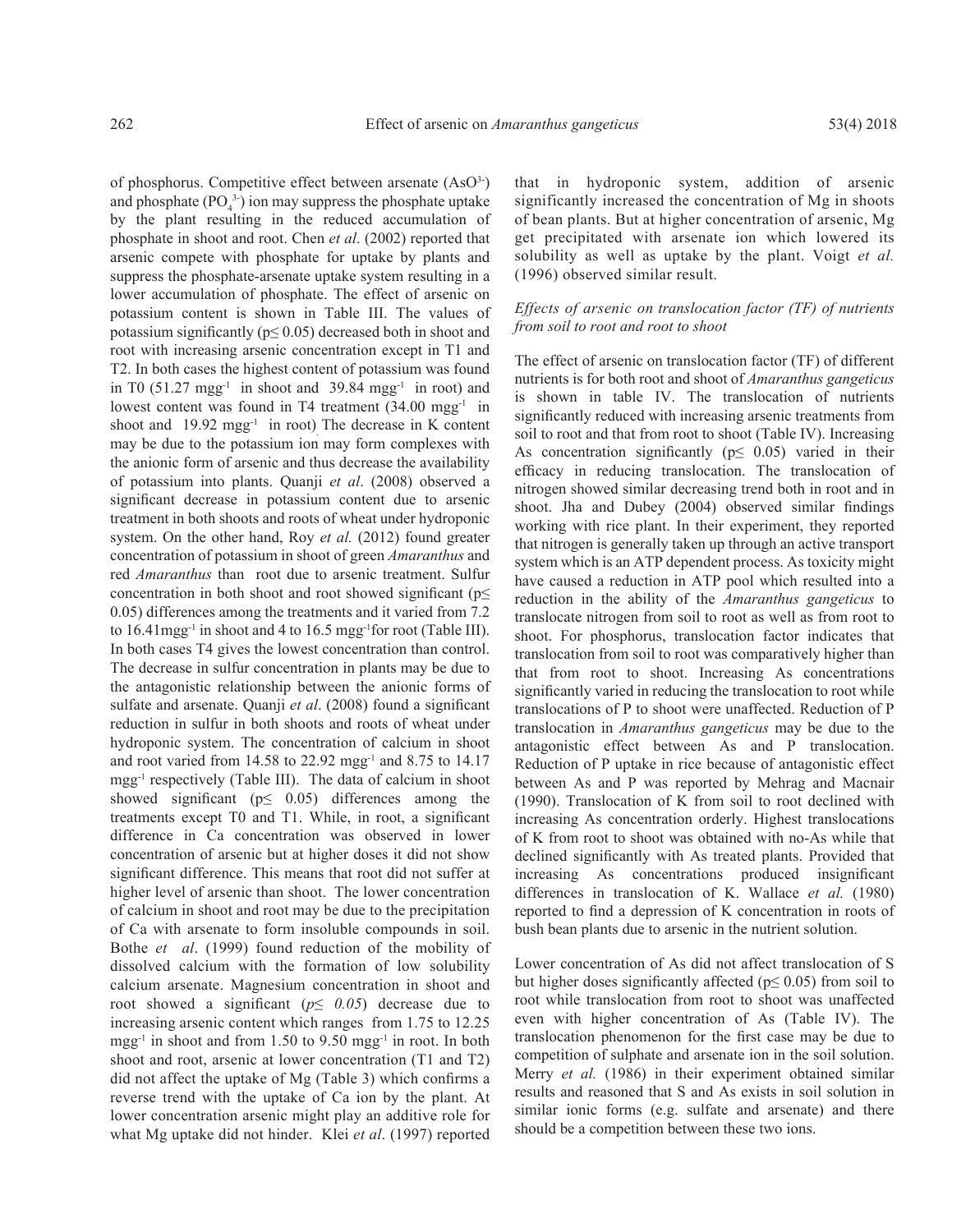Increasing As concentration did not affect translocation of Ca from soil to root and similar trend was obtained also for the case of root to shoot translocation. The similarity in response of translocation against lower doses of As may be due to the fact that the concentrations applied were close to one another and below threshold concentration for soil. However, the highest As concentration significantly differed from zero-As (control). Results of Ca translocation in this experiment partially complies with that of Wallace *et al.* (1980) findings, where they obtained a depression of Ca concentration in leaves and roots of bush bean plants against increasing As concentration.

Results obtained for translocation of Mg revealed that lower two doses of As did not affect but higher two concentrations (50 and 100 mg L-1) significantly differed in affecting

### **References**

- Ahmed, MAA, Alam MDJ and Mabrur AA (2011), Evaluation of socio-economic impact of arsenic contamination in Bangladesh, *Journal of Toxicology and Environmental Health Sciences* **3**(10): 298-307.
- Anawar HM, Akai J, Mostofa KMG, Safiullah S and Tareq SM (2002), Arsenic poisoning in groundwater: Health risk and geochemical sources in Bangladesh, *Journal of Environmental International* **27**: 597-604.
- BARC (Bangladesh Agricultural Research Council) (1997), Fertilizer Recommendation Guide, Bangladesh Agricultural Research Council, Farmgate, Dhaka.

| Arsenic        | N     |                   | P      |              | K     |                   | S     |                    | Ca                |                   | Mg                |              |
|----------------|-------|-------------------|--------|--------------|-------|-------------------|-------|--------------------|-------------------|-------------------|-------------------|--------------|
| Treatment      | Root  | <b>Shoot</b>      | Root   | <b>Shoot</b> | Root  | <b>Shoot</b>      | Root  | <b>Shoot</b>       | Root              | <b>Shoot</b>      | Root              | <b>Shoot</b> |
| T <sub>0</sub> | 3.86a | 1.02a             | 5.56a  | 1.46a        | 2.18a | 1.71a             | 8.94a | 1.83a              | 0.27a             | 1.96a             | 0.41a             | 1.33a        |
| T <sub>1</sub> | 3.56b | 1.01a             | 5.22ab | 1.42a        | 2.10a | 1.42b             | 8.91a | 1.28b              | 0.25ab            | 1.93a             | 0.38a             | 1.29a        |
| T <sub>2</sub> | 3.10c | 0.97 <sub>b</sub> | 4.69b  | 1.41a        | 1.95b | 1.34b             | 7.37b | 1.20 <sub>bc</sub> | 0.25ab            | 1.82ab            | 0.38a             | 0.96a        |
| T <sub>3</sub> | 2.92d | 0.95 <sub>b</sub> | 4.14c  | 1.26a        | 1.68c | 1.28b             | 6.26c | 1.02 <sub>bc</sub> | 0.24ab            | 1.76ab            | 0.20 <sub>b</sub> | 0.95a        |
| T <sub>4</sub> | 2.78e | 0.10c             | 3.55d  | 1.17a        | 1.25d | 1.26 <sub>b</sub> | 4.20d | 0.99c              | 0.23 <sub>b</sub> | 1.62 <sub>b</sub> | 0.13c             | 0.88a        |
| SE $(\pm)$     | 0.065 | 0.01              | 0.25   | 0.17         | 0.05  | 0.07              | 0.40  | 0.12               | 0.01              | 0.29              | 0.03              | 0.24         |
| C V $(\%)$     | 2.46  | 1.02              | 6.48   | 15.16        | 6.48  | 6.08              | 6.91  | 11.53              | 5.88              | 6.36              | 10.79             | 27.64        |

Means followed by different letter/s in each column are significantly different (p≤ 0.05) according to DMRT (SE= Standard error and

CV= Coefficient of variance)

translocation of Mg from soil to root. Mg Translocation from root to shoot was unaffected by the applied levels of As (Table IV), which may be due to selective translocation. Shaibur (2009) found a significant negative effect on the concentration of Mg both in shoots and roots of barley plants due to increasing As concentrations.

### **Conclusion**

As a consequence of arsenic contamination, fresh and dry matter production of the *Amaranthus gangeticus* decreased at higher concentration of arsenic while root dry matter was affected by lower arsenic concentration. The contents and accumulation of N, P, K, S, Ca and Mg in the shoots and roots of plant show the variations in elemental concentrations due to increasing arsenic concentration.

- BCAS (2013), Summary of baseline household survey results: Bagerhat, Bangladesh, CGIAR Research Program on Climate Change, Agriculture and Food Security (CCAFS), Copenhagen, Denmark. Available online at: www.ccafs.cgiar.org.
- Bothe J, James V and Brown PW (1999), Arsenic immobilization by calcium arsenate formation, *Environmental Science and technology* **33**: 3806-15. DOI: 10.1021/es980998m
- Chen TB, Fan ZL and Lei MEI (2002), Effect of phosphorus on arsenic accumulation in As-hyperaccumulator: *Pteris vittata* L. and its implication, *China Science Bulletin* **47**: 1876-1879.
- Choudhury MRQ, Islam ST, Alam R, Ahmad I, Zaman W, Sen R and Alam MN (2008), Effects of arsenic on